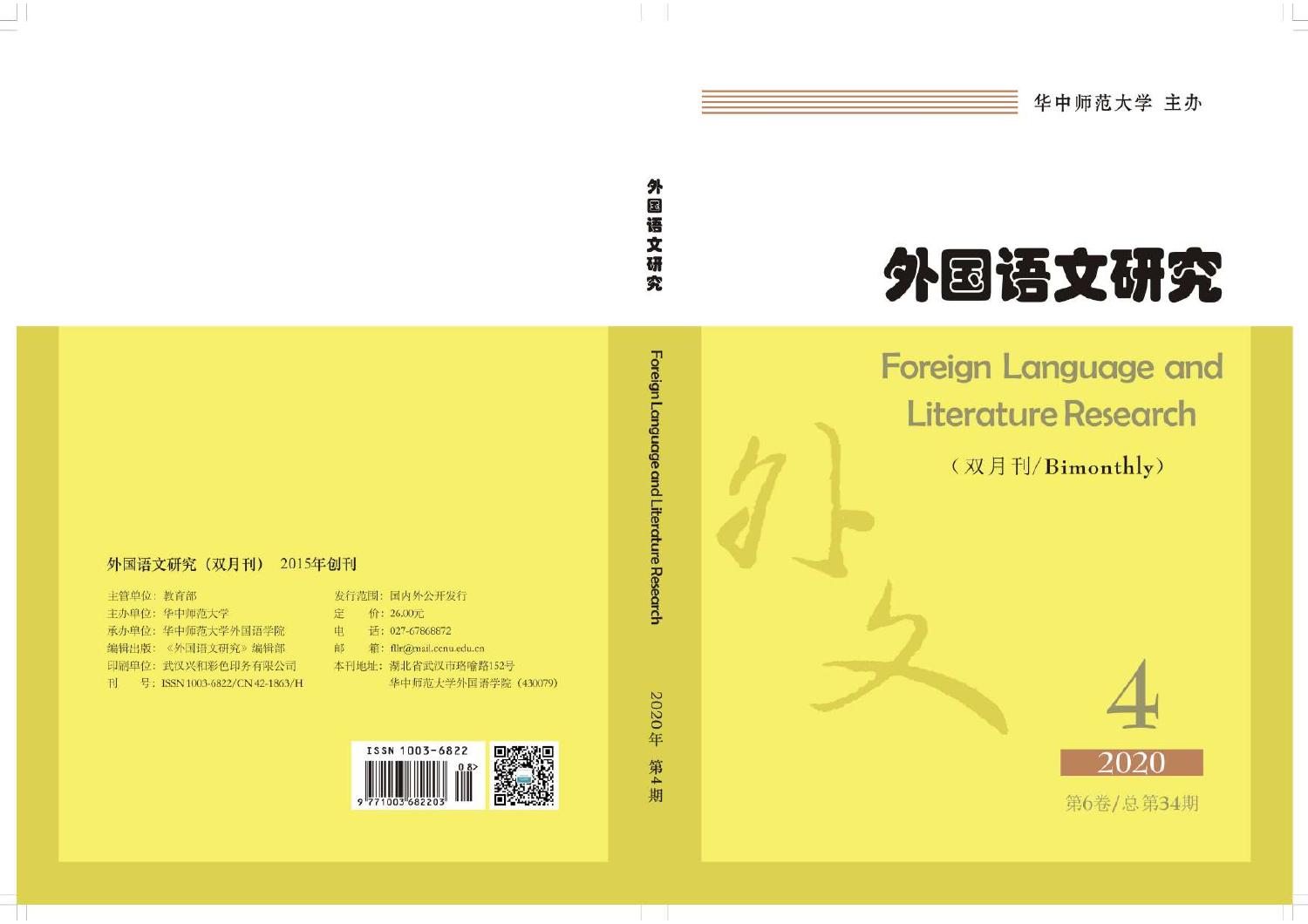# 外国语文研究(双月刊) **Foreign Language and Literature Research (Bimonthly)**

#### 编委会

主 任:罗良功 副主任:李俄宪 王 勇

#### 编 委(按姓氏音序排列)

弗拉基米·比提 (奥地利维也纳大学) 蔡新乐 (南京大学) 董洪川 (四川外国语大学) 顾曰国 (中国社科院语言所) 何 刚 (华东师范大学) 华先发(华中师范大学) 黄国文 (中山大学) 黄振定 (湖南师范大学) 金英敏 (韩国东国大学) 李宇明 (北京语言大学) 廖美珍 (华中师范大学) 宁一中 (北京语言大学) 孙有中 (北京外国语大学) 孙致礼 (解放军洛阳外国语学院) 辛西娅·汤普森 (美国西北大学) 史蒂文·特雷西 (美国马萨诸塞大学) 王宏志 (香港中文大学) 谢天振 (上海外国语大学) 张 辉 (南京师范大学) 朱纯深 (香港城市大学) 庄智象 (上海外国语大学)

#### **Editorial Board**

**Director:** LUO Lianggong **Vice Directors:** LI E'xian, WANG Yong

#### **Members:**

查尔斯·伯恩斯坦 (美国宾夕法尼亚大学) *Charles BERNSTEIN* (University of Pennsylvania, USA) 加林·季哈诺夫(英国伦敦玛丽王后大学) *Galin TIHANOV* (Queen Mary University of London, UK) *Vladimir BITI* (University of Vienna, Austria) *CAI Xinle* (Nanjing University, China) *DONG Hongchuan* (Sichuan International Studies University, China) *GU Yueguo* (Chinese Academy of Social Sciences, China) *HE Gang* (East China Normal University, China) *HUA Xianfa* (Central China Normal University, China) *HUANG Guowen* (Sun Yat-sen University, China) *HUANG Zhending* (Hunan Normal University, China) *KIM Yeongmin* (Dongguk University, South Korea) *LI Yuming* (Beijing Language and Culture University, China) *LIAO Meizhen* (Central China Normal University, China) *NING Yizhong* (Beijing Language and Culture University, China) *SUN Youzhong* (Beijing Foreign Studies University, China) *SUN Zhili* (PLA University of Foreign Language, China) *Cynthia THOMPSON* (Northwestern University, USA) *Steven C. TRACY* (University of Massachusetts Amherst, USA) *WANG Hongzhi* (The Chinese University of Hong Kong, China) *XIE Tianzhen* (Shanghai International Studies University, China) *ZHANG Hui* (Nanjing Normal University, China) *ZHU Chunshen* (City University of Hong Kong, China) *ZHUANG Zhixiang* (Shanghai International Studies University, China)

#### 编辑部主任:施跃进 **Director of Editorial Office:** *SHI Yuejin* 编辑部副主任:翁逸琴 **Deputy Director of Editorial Office:** *WENG Yiqin*

《外国语文研究》(ISSN 1003-6822, CN42-1863/H)是国家新闻出版广电总局批准和认定、华中师范大学主办、 华中师范大学外国语学院承办的外语类学术理论期刊,双月出版,国内外公开发行。本刊采取同行匿名审稿,主 要刊发外国文学(包括世界文学、比较文学与文化)、外国语言研究、翻译研究、外语教育等领域的学术论文。 来稿篇幅以 7000-9000 字为宜,请使用 MLA 格式编辑,并提供标题(中英文)、论文摘要(中英文)、关键词(中 英文)、基金项目、作者简介(中英文)信息以及引用中文文献的英文信息,投稿至本刊投稿系统 http://www. wgyj.cbpt.cnki.net/ 或编辑部邮箱: fllr@mail.ccnu.edu.cn。

*Foreign Language and Literature Research* (ISSN 1003-6822, CN42-1863/H), edited and published by Central China Normal University, is a peer-reviewed bimonthly academic journal devoted to the research in the fields of foreign literature, including world literature and comparative literature and culture, translatology, and linguistics and applied linguistics. Contributions from all over the world are welcome. The manuscript, approximately between 7000 and 9000 words, is expected to follow the MLA Manual style and to be submitted in MS Word format, together with a 300-word abstract, 3-5 key words, and a short bio of the author, by e-mail to the Editorial Office at fllr@mail.ccnu.edu.cn. Mailing address: Editorial Office of *Foreign Language and Literature Research*, 152 Luoyu Road, Wuhan, Hubei 430079, China. Phone: 027-67868872.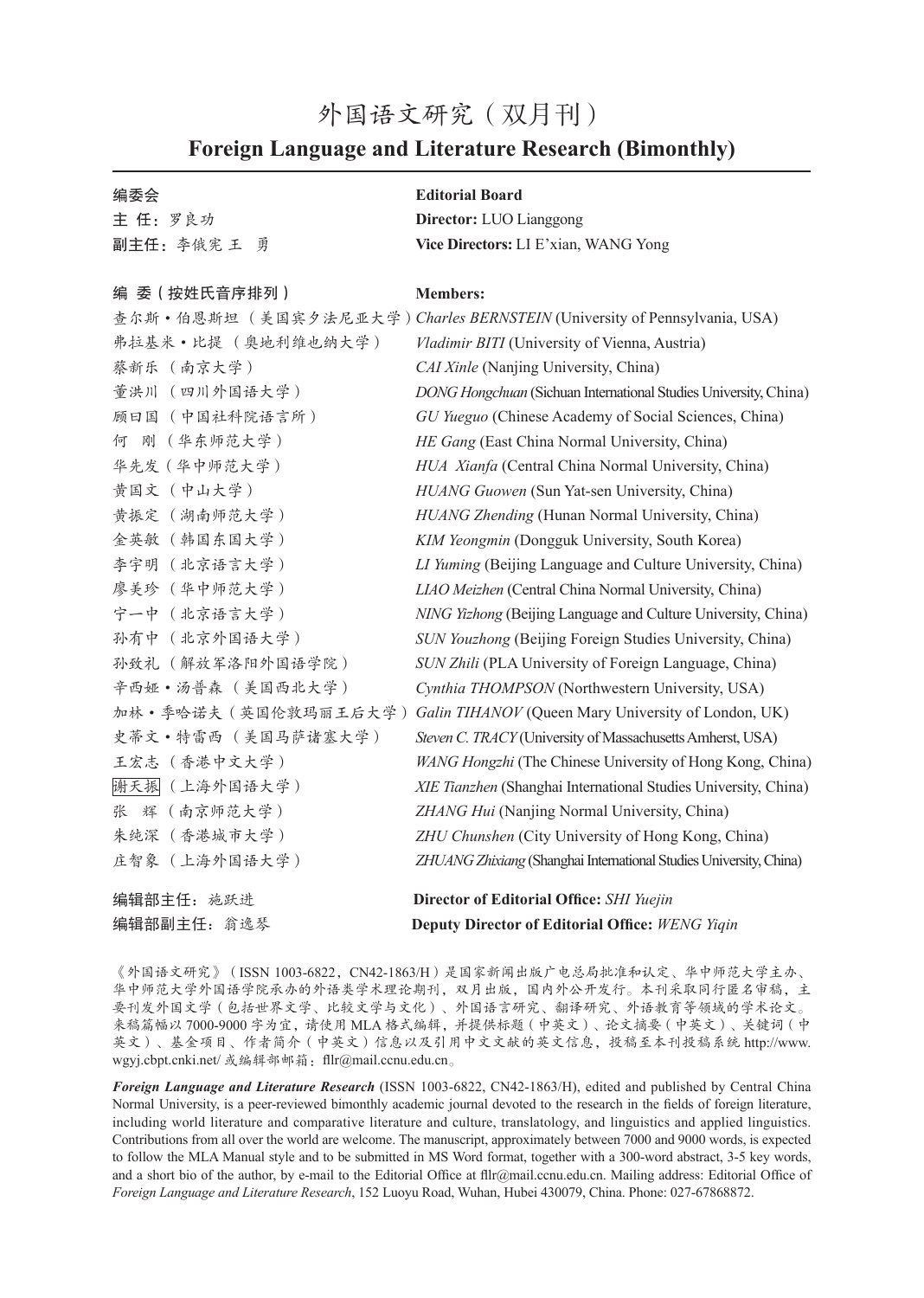*Foreign Language and Literature Research 4(2020)*

# **Contents**

#### **Academic Forum**

A Poetic Life Immersed in Theoretical Thinking: An Interview with Professor Chen Yongguo *Liu Fang* and *Chen Yongguo* 1

#### **On Ethnic Literature**

Constructing Character in an Unequal World: Nadine Gordimer's *The Pickup* and the Necessity of World Literature *Lucia Boldrini* 9 The Deviation and Convergence of Modernity and Primitivity in *Their Eyes Were Watching God*

*Zhang Jianran* 29

#### **On British Literature**

Political Analysis on the Divine Hygiene in Daniel Defoe's *A Journal of the Plague Year Zhang Jianping* 39 The Postmodernity of Iris Murdoch's *The Unicorn Cao Xiaoan* 50

#### **On Translation of Chinese Classics**

The English Translation of *The Family Sayings of Confucius* in *The Chinese Recorder* and the Construction and Spread of the Image of Confucius *Zhu Yige* 59 Ecological Spirituality and the Characters of Classical Chinese Poetry in World Literature: A Review of *Ecological Discourse in Hinton's Translation of Rivers-and-Mountains Poetry* by Chen Lin *Jiang Lan* 70 From Poetic Innovation to Social Reformation: A Diachronic Study of Pound's Translational Behaviour in His Translaion of Chinese Classics *Gao Bo* 77

#### **On Theory and History of Translation**

The Ethical Basis of Translation Variation from the Perspective of Chinese Philosophy *Hu Dexiang* and *Yang Rongguang* 88 On the Translation of *Sizhou Chronicle* from the Perspective of Socio-translation Studies *Liu Xiaofeng* and *Zhang Faliang* 97

From Gender Politics to Virtue Ethics: On *Manliness in African American Literature Zhou Ning* 108 The 15th Midwest China Symposium on Translation Theory and Pedagogy 112